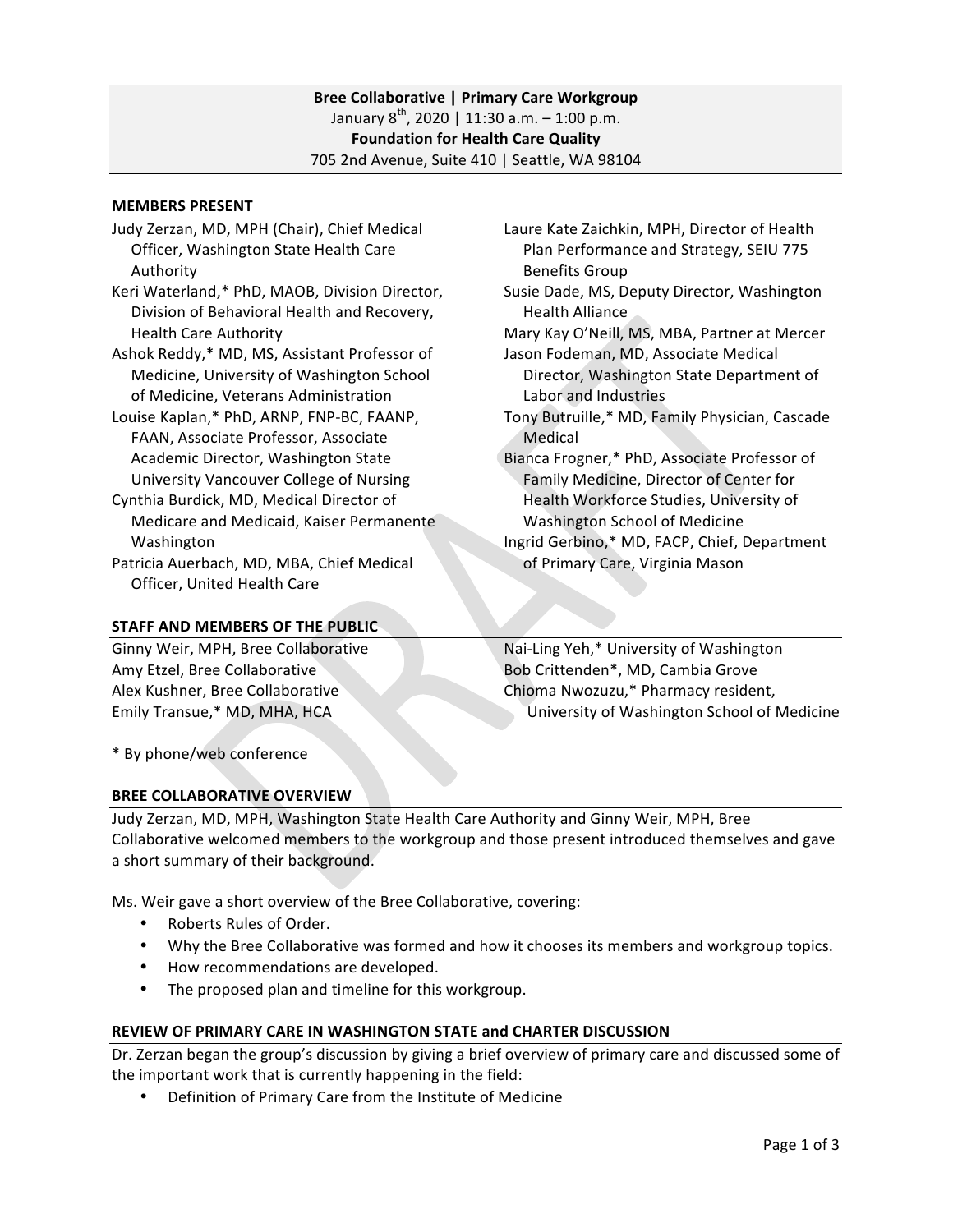- Significant evidence of the importance of Primary Care—linked to reductions in morbidity and mortality. More general practitioners leads to better quality of care in many areas of health care.
- There is a disconnect between the value of Primary Care and the amount of money that Washington State spends on it (around 5-7% of health care spending).
- There are two groups at the HCA working in parallel on primary care. One is a summit of providers and healthcare systems to discuss highest priorities for change. There are also a series of multi-payer meetings to discuss themes and priorities that are of interest to payer groups collectively (rural medicine primary care was one of the largest discussions).
	- $\circ$  Dr. Zerzan shared a chart displaying the top priorities of providers and payers in Washington right now.
- Dr. Zerzan concluded that increasing investment into primary care is necessary but not sufficient to achieve desired improvements. The workgroup will have to think of more comprehensive reform.
- One group member asked how the priorities that Dr. Zerzan discussed will influence the legislature. The goal for HCA is to have a plan by the summer that will detail what funding they will want from the legislature (and how that funding will be used).
	- $\circ$  Another goal for the HCA workgroups is to figure out what a primary care model would look like in Washington in terms of both payment and quality measures.
- The group agreed that this workgroup will need to keep in mind which characteristics of care will lead to improved outcomes.
- A comment was made asking that the workgroups always keep in mind that its decisions will need to be able to be implemented—any suggestions from the group should improve patient outcomes.
- Ms. Weir pivoted to a discussion of scope: how will this workgroup's work distinguish itself from the HCA's work while still supporting and augmenting that work?
- One group member argued that it would be helpful to define what primary care is for the state; there is considerable disagreement in the field on this issue right now. In addition to a definition, the workgroup should clarify what specific outcomes primary care would ideally have for patients.
- Two large problems in the field that were identified by the group are navigation and access: patients do not always know who to go to when they have a medical problem, and, even if they do know, they sometimes have to wait an unacceptable amount of time.
- The group proposes that the draft/placeholder charter should be narrowed considerably to consider three things:
	- $\circ$  Define primary care—what is in and what is out
	- $\circ$  Define how to measure a primary care spend
	- $\circ$  In the process of defining primary care, consider which aspects of primary care lead to most improved outcomes.
- The workgroup discussed if it should address the primary care workforce. No conclusion was reached but some members mentioned that there are a few other groups researching the primary care workforce.
- A concern was raised regarding the timing of this workgroup's recommendations in relation to the HCA payer group's work. Since the HCA is making recommendations related to payment, it would make sense to have our group's work (on definition and measurement) drive some of the HCA's decision making. However, the groups are working in parallel.
- The group was enthusiastic about making the definition of primary care broad in terms of which types of practitioners and services it includes.